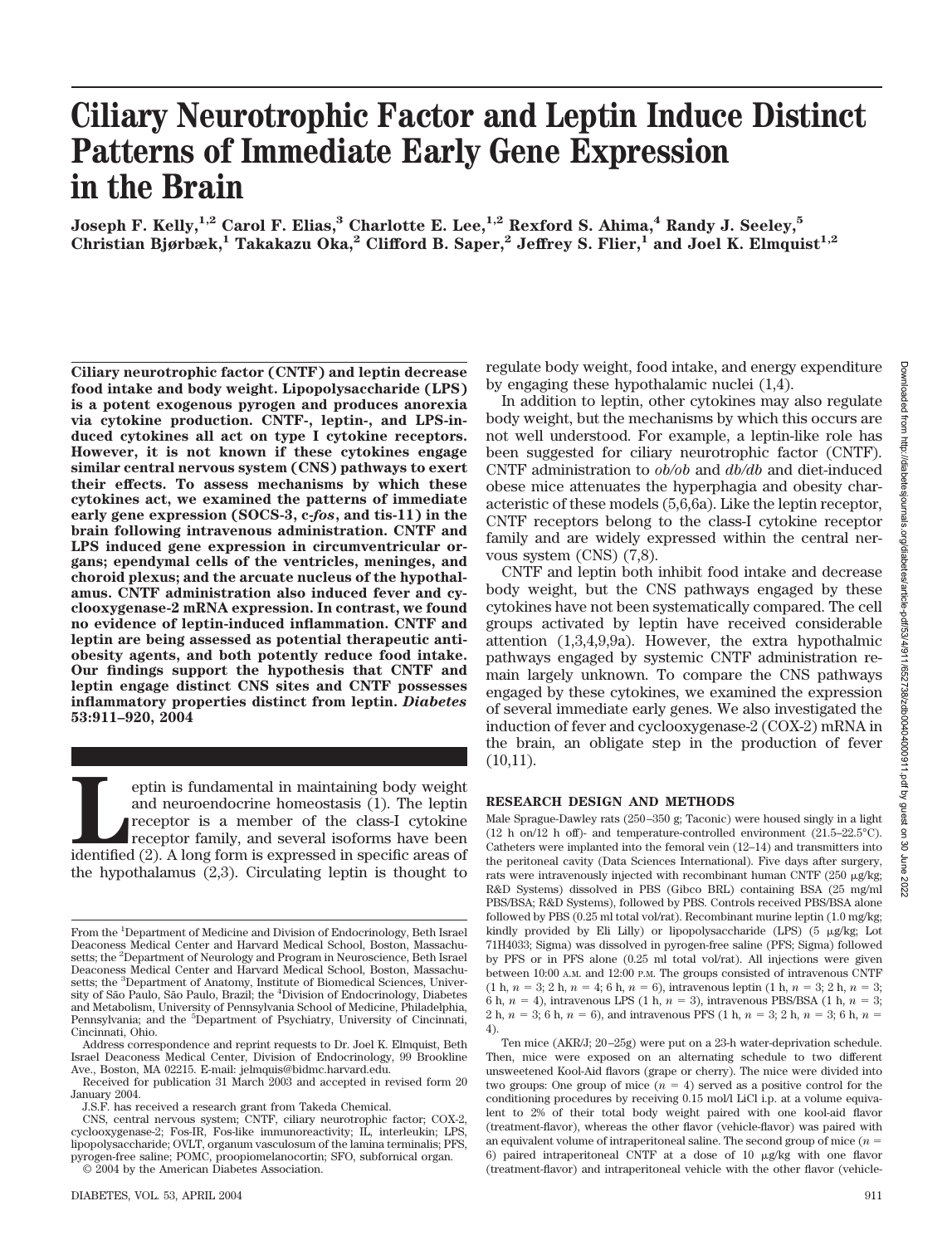

Downloaded from http://diabetesjournals.org/diabetes/article-pdf/53/4/1/652738/zdb00404000911.pdf by guest Downloaded from http://diabetesjournals.org/diabetes/article-pdf/53/4/911/652738/zdb00404000911.pdf by guest on 30 June 2022g 8 June 2022

**FIG. 1. Photomicrographs demonstrating the distribution of SOCS-3 mRNA 1 or 2 h after intravenous CNTF (***A***,** *C***, and** *E***) or intravenous PBS/BSA (***B***,** *D***, and** *F***). One hour following CNTF, intense hybridization is observed in the SFO, the area dorsal to it (***A***), the arcuate nucleus of the hypothalamus (Arc), median eminence (ME), and the ependymal lining of the third ventricle (3v) (***C***). One hour following PBS/BSA, the SFO (***B***) and the Arc (***D***) reveal hybridization only slightly above background. Two hours following CNTF, hybridization is still seen in the ependymal and, in neurons, lateral to the third ventricle (***E***). The corresponding area 2-h after PBS/BSA reveals no hybridization (***F***).**

flavor). The flavor (grape or cherry) serving as the treatment-flavor and that serving as the vehicle-flavor were counterbalanced across subjects. Over a 10-day period, water-deprived mice were exposed to each flavor two times followed by the appropriate treatment (LiCl or CNTF for the treatment-flavor and NaCl or BSA for the vehicle-flavor). On day 10, mice were given access to both flavors, and intake was measured after 1 h. The preference for the treatment-flavor, as compared with the vehicle-flavor, was calculated for both groups of mice.

The temperature data are reported as the change in temperature from the average baseline over the hour preceding injection. For analysis, the data are presented as means  $\pm$  SE. The effects of CNTF, leptin, and vehicle injections on temperature were compared by ANOVA and Fisher's protected least significant difference test, and  $P < 0.05$  was considered significant. Conditioned taste aversion data were compared using the Student's *t* test to determine whether the values deviated from the expected 0.5 preference ratio. **In situ hybridization histochemistry and immunohistochemistry.** One, 2, or 6 h following CNTF, leptin, LPS, or vehicle administration, rats were perfused with 10% neutral-buffered formalin (Sigma). The brains were removed, postfixed, and placed in a 20% sucrose solution in diethyl pyrocarbonate–treated PBS. The brains were then sectioned on a freezing microtome (30  $\mu$ m; 1:5 series). Sections were mounted on slides and processed for in situ hybridization histochemistry (13,14). Slides were then dipped in NTB2 emulsion (Kodak), developed, fixed, counterstained, dehydrated, and coverslipped.

Sense (579-bp) and antisense (577-bp) rat TIS-11 (15) cRNA probes were generated by digesting the plasmids with *Eco*RI or *NspI*, respectively, and subjected to in vitro transcription with T7 or T3 RNA polymerase (Promega), respectively. Sense and antisense mouse c-*fos* cRNA probes were generated by digesting the plasmid (kind gift of Michael Greenberg [16]) with *Nco*I or *Bgl*II, respectively, and subjected to in vitro transcription with T7 or SP6 RNA polymerase (Promega), respectively. The 450-bp sense and antisense mouse SOCS-3 cRNA probes were generated as previously described (17). Sense (1,662-bp) and antisense (576-bp) rat COX-2 cRNA probes (18) were generated by digesting with *Sac*I or *Eco*RI, respectively, and subjected to in vitro transcription with T3 or T7 RNA polymerase, respectively.

A series of sections from the 2-h CNTF group were processed for Fos immunohistochemistry (12–14) using a rabbit primary antiserum (Ab-5; Oncogene) (1:150,000). Photomicrographs were produced using a digital camera (Kodak DCS 460) mounted on the microscope (Zeiss Axioplan) and an Apple Macintosh Power PC computer. Adobe Photoshop was used to combine photomicrographs into plates. Only the sharpness, contrast, and brightness were adjusted.

## **RESULTS**

**Gene expression patterns following CNTF.** Rats received CNTF  $(250 \text{ }\mu\text{g/kg})$  or vehicle intravenously and were perfused 1, 2, or 6 h later. At the 1-h time point, intense SOCS-3 mRNA hybridization was observed in the circumventricular organs, including the core of the organum vasculosum of the lamina terminalis (OVLT), median eminence, subfornical organ (SFO), and area postrema (Fig. 1). The hybridization in the OVLT was associated with cells within the brain parenchyma and cells surrounding blood vessels. The pattern in the SFO was widespread in both the core and periphery. There was also intense hybridization in the rostral and middle regions of the arcuate nucleus of the hypothalamus adjacent to the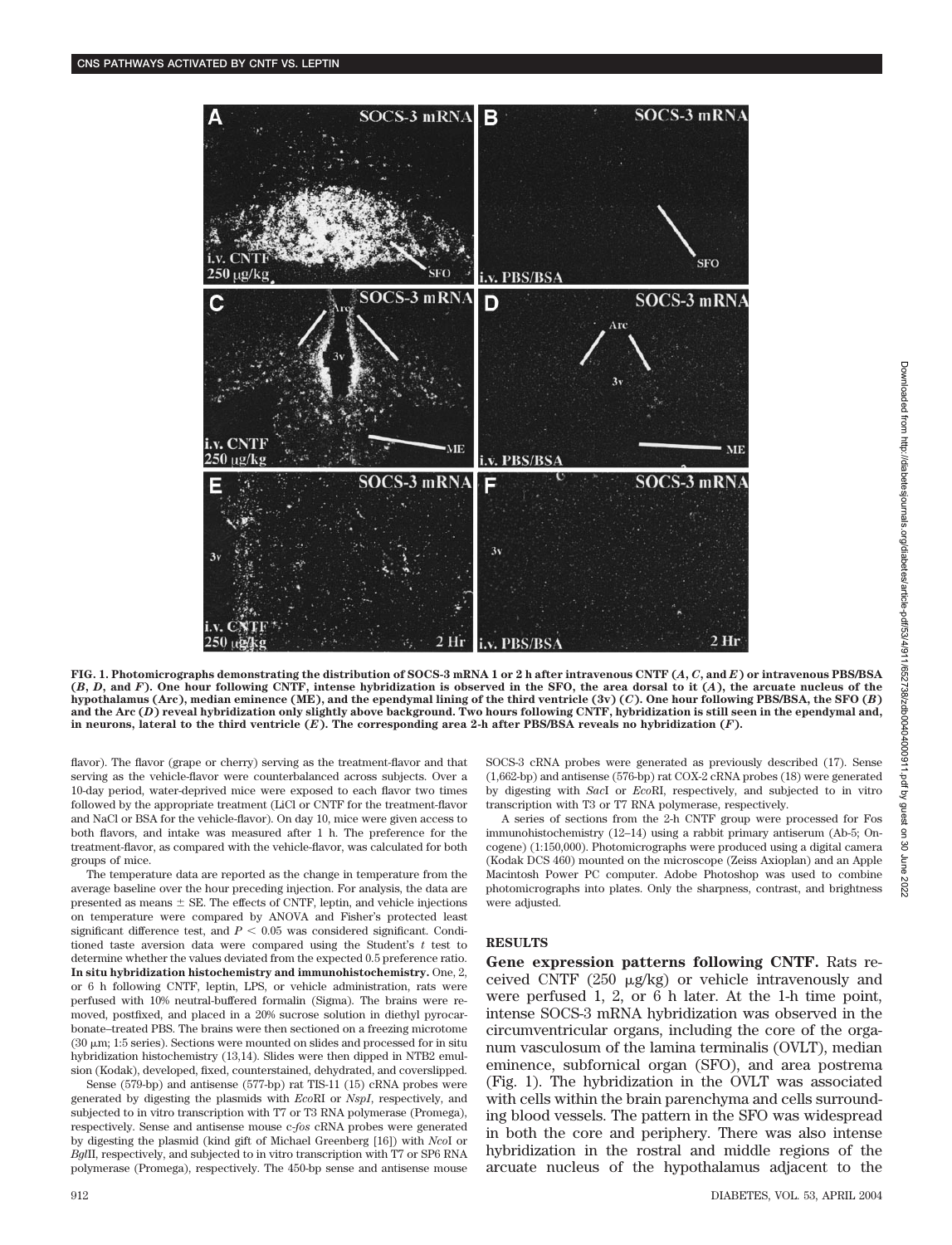median eminence. However, the hybridization in the caudal arcuate nucleus was less intense. Hybridization was observed in the median preoptic nucleus, ventromedial preoptic nucleus, nucleus of the solitary tract, and the paraventricular nucleus of the hypothalamus. Intense SOCS-3 hybridization was also observed in ependymal cells of the ventricles (Fig. 1*C*), cerebral aqueduct, and central canal. Hybridization was also observed in the meninges, the choroid plexus, and cells of the perivascular space associated with blood vessels throughout the brain.

Two hours after CNTF administration, a similar, but reduced, pattern of SOCS-3 mRNA was seen. Specifically, there was less hybridization observed over the ependymal cells. Distinct from the 1-h group, hybridization was also observed over large cells (presumed neurons) lateral to the ependymal cells of the third ventricles. Hybridization associated with blood vessels was still present at this time period.

In the control rats, scattered hybridization of SOCS-3 mRNA that was slightly higher than background was observed in cells of the median eminence, arcuate nucleus of the hypothalamus, and area postrema. Scattered nonneuronal hybridization was observed in the SFO, meninges, and choroid plexus. Hybridization at all sites was only slightly above background and well below what was observed in the CNTF-treated rats (Fig. 1).

The c-*fos* mRNA hybridization pattern 1 h following CNTF administration was very similar to the SOCS-3 mRNA pattern. Specifically, intense hybridization was observed in the circumventricular organs and ependymal cells. Less intense hybridization was observed in cells associated with blood vessels throughout the brain. Control animals displayed hybridization of c-*fos* mRNA in cells scattered throughout the brain. However, very little hybridization was seen in cells associated with barrier regions of the brain.

One series of sections from each animal from the 2-h time point was examined using immunohistochemistry to investigate the patterns of CNTF-induced Fos-like immunoreactivity (Fos-IR). The patterns of Fos-IR mirrored the pattern of Fos mRNA 1 h after CNTF administration. Fos-IR distinct from controls was observed in the meninges and in a very large number of cells lining the ventricular system (Fig. 2*A*, *E*, and *F*). Cells expressing Fos-IR were observed in the OVLT (Fig. 2*A* and *B*), ventral medial preoptic area, dorsal lateral division of the bed nucleus, core of the SFO (Fig. 2*C* and *D*), median eminence (Fig. 2*E* and *G*), arcuate nucleus of the hypothalamus (Fig. 2*E*), central nucleus of the amygdala, external lateral parabrachial nucleus, ventrolateral periaqueductal gray, nucleus of the solitary tract (Fig. 2*F* and *H*), and area postrema (Fig. 2*F*). Within the SFO, the Fos-IR was most intense in the core of the nucleus with fewer cells in the periphery of the structure. Notably, little Fos-IR was observed in the paraventricular hypothalamic nucleus. Within the arcuate nucleus, Fos-immunoreactive neurons were observed throughout the medial to lateral extent of the nucleus (Fig. 2*E*). The arcuate nucleus, median eminence, and nucleus of the solitary tract contained two types of immunoreactive cells, one with round nuclei as seen throughout the brain (presumed neurons). In addition, a distinct nuclear staining pattern with thinner nuclear staining was also

observed (Fig. 2*H*). The PBS/BSA controls displayed only scattered Fos-immunoreactive neurons.

The hybridization pattern of TIS-11 mRNA was similar to that of the SOCS-3 and c-*fos* mRNA pattern. One hour following intravenous CNTF, intense hybridization of TIS-11 mRNA was observed in cells of the OVLT (Fig. 3*A*), SFO, area postrema (Fig. 3*E*), arcuate nucleus of the hypothalamus, and median eminence. Hybridization was also observed in neurons of the paraventricular nucleus of the hypothalamus. Notably, nonneuronal cell hybridization was observed in the meninges, choroid plexus, perivascular regions throughout the brain (Fig. 3*C*), and ependymal cells. Two hours following CNTF, hybridization of TIS-11 mRNA in most areas decreased, including the meninges, choroid plexus, perivascular space, ependymal cells, circumventricular organs, and arcuate nucleus. In the PBS/ BSA controls, only scattered hybridization was observed in the meninges, choroid plexus, circumventricular organs, and arcuate nucleus (Fig. 3*B*, *D*, and *F*).

LPS and interleukin (IL)-1 induce COX-2 expression in barrier cells of the brain (10,11). Therefore, we investigated the distribution of COX-2 mRNA 2 h after administration of CNTF or leptin. Two hours after CNTF, hybridization of COX-2 mRNA was associated with blood vessels throughout the brain (Fig. 3*G*). Hybridization was also observed in the meninges, area postrema, OVLT, and SFO. Two hours following leptin administration, hybridization of COX-2 mRNA was not different from that of controls. Notably, leptin did not induce COX-2 mRNA associated with blood vessels. In all groups, hybridization was observed in neurons throughout the brain, including the hippocampus and cortex (19).

**Gene expression patterns following leptin.** We have previously reported patterns of Fos and SOCS-3 after leptin administration (12–14,17). Similar to those studies, when animals were given an intravenous bolus of leptin (1.0 mg/kg) 1 h before perfusion, the distribution of SOCS-3 mRNA was similar to the distribution of long-form leptin receptor (Ob-Rb) mRNA (1,4,20–22). Briefly, SOCS-3 hybridization was observed in neurons in the retrochiasmatic area, arcuate nucleus (Fig. 4*A*), ventromedial nucleus, ventral premammillary nucleus, and dorsomedial nucleus of the hypothalamus. Also, moderate hybridization was observed in a small number of cells in the paraventricular nucleus of the hypothalamus, posterior hypothalamus, and dorsal raphe nucleus. Scattered, less intense hybridization was observed in the lateral hypothalamic area and nucleus of the solitary tract. Control animals demonstrated much lower levels of SOCS-3 mRNA in these sites.

The pattern of c-*fos* mRNA after leptin was similar to previous studies describing the patterns of leptin-induced Fos-IR and SOCS-3 mRNA (12–14,17,23,24). Thus, we will highlight only the differences between the SOCS-3 mRNA pattern and the c-*fos* mRNA pattern following leptin. One major difference was observed in the arcuate nucleus of the hypothalamus. The hybridization of SOCS-3 mRNA was observed throughout the arcuate nucleus (Fig. 4*A*). In contrast, c-*fos* mRNA hybridization was only observed in the lateral regions of the arcuate nucleus. The medial regions of the arcuate nucleus, along the third ventricle, contained little c-*fos* mRNA (Fig. 4*B*). Notably, TIS-11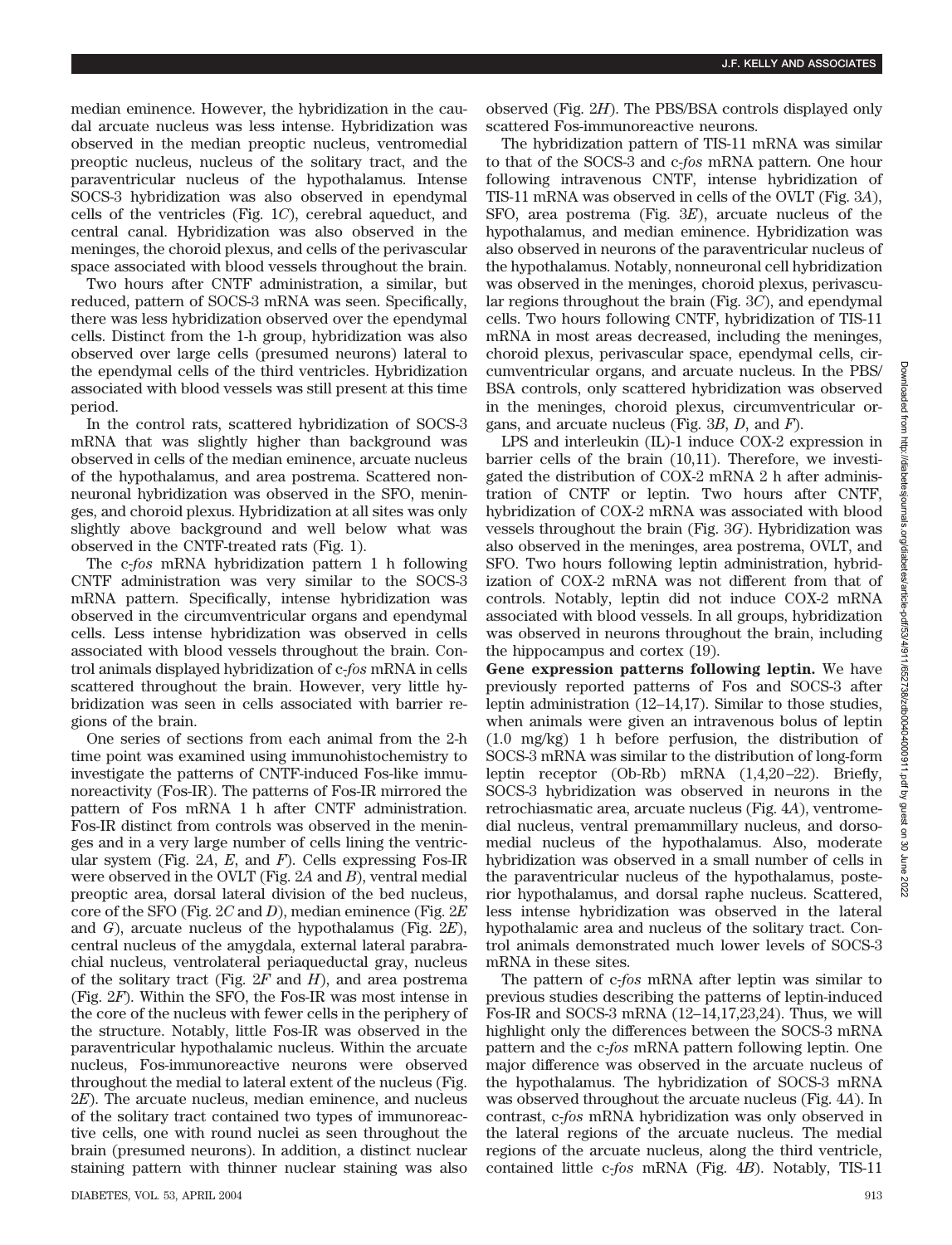

**FIG. 2. Photomicrographs demonstrating the distribution of Fos-IR in the rat brain 2 h following intravenous CNTF (***A***,** *C***, and** *E***–***H***) or** intravenous PBS/BSA  $(B, D, I, \text{and } J)$ . Following CNTF, Fos-IR is observed in OVLT  $(A)$  and in the core of the SFO  $(C)$ . Fos-IR is also observed in the arcuate nucleus (Arc), the median eminence (ME), and the ependymal of the third ventricle  $(3v; A$  and  $E)$ . The boxes in  $E$  and  $F$  are **magnified in** *G* **and** *H* **to show different shapes of nuclei.** *F***,** *H***, and** *J***: The distribution of Fos-IR in the area postrema (AP) nucleus of the solitary** tract (NTS). Note the Fos-IR in cells lining the ependymal wall of the central canal (cc). Following PBS/BSA, little FOS-IR is observed  $(B, D, I)$ , **and** *J***).**

mRNA expression after leptin administration was not distinct from controls except in the median eminence and the arcuate nucleus. The hybridization intensity in the arcuate nucleus was only slightly above control levels.

**Patterns of gene expression following LPS.** CNTF and leptin both act on cytokine receptors; therefore, we compared the patterns of SOCS-3 and TIS-11 mRNA induced by both with that induced by LPS. LPS initiates a stereotyped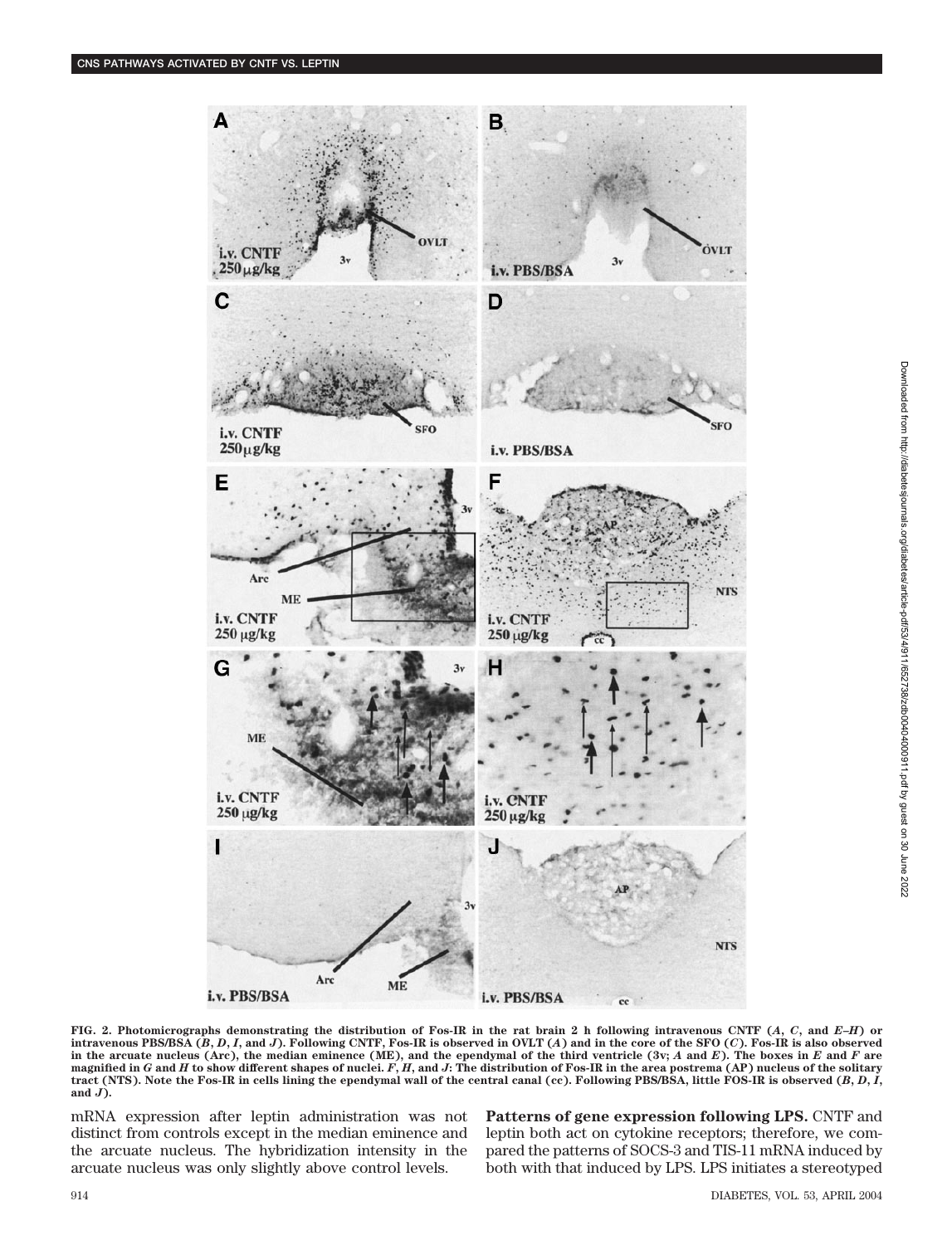

FIG. 3. Photomicrographs demonstrating the distribution of TIS-11 (A–F) or COX-2 (G–H) mRNA 1 h following intravenous CNTF (A, C, E, and *G***) or intravenous PBS/BSA (***B***,** *D***,** *F***, and** *H***). Following CNTF, TIS-11 hybridization is observed in the organum vasculosum or the lamina terminalis (OVLT) (***A***), in meninges (thin arrows) and areas associated with blood vessels (bv; thick arrows) in the cortex (***C***), and in the area postrema (AP;** *E***). Scant TIS-11 hybridization is observed following intravenous PBS/BSA. COX-2 mRNA is associated with blood vessels in the brain stem (white arrows) following CNTF (G). 3v, third ventricle.**

host response, including fever and anorexia, that is mediated by inflammatory cytokines (10,11). One hour before perfusion, rats received an intravenous bolus of LPS (5  $\mu$ g/kg). The pattern of SOCS-3 mRNA was similar to that described previously (25). Specifically, hybridization was observed in the meninges and perivascular cells throughout the brain. There was scattered hybridization in the SFO and choroid plexus. In all cases, including controls, low levels of hybridization were observed in the arcuate nucleus of the hypothalamus and median eminence.

In contrast to leptin, the induction of TIS-11 mRNA by LPS was striking. Intense neuronal hybridization was observed in the SFO (Fig. 5*A*), paraventricular nucleus of the hypothalamus, area postrema (Fig. 5*E*), and neurons scattered throughout the entire brain. Intense nonneuronal hybridization was observed in the meninges, median eminence, choroid plexus, and perivascular regions (Fig. 5*A* and *C*) throughout the entire brain. Control animals showed no hybridization above background in these sites (Fig. 5*B*, *D*, and *F*).

**CNTF-induced temperature responses and conditioned taste aversion.** To assess the pyrogenic properties of CNTF and leptin, body temperatures were recorded for 6 h following intravenous CNTF (250  $\mu$ g/kg), leptin (1.0) mg/kg), or vehicle administration. We found a significant rise in body temperature (CNTF versus PBS/BSA; Fig. 6*A*)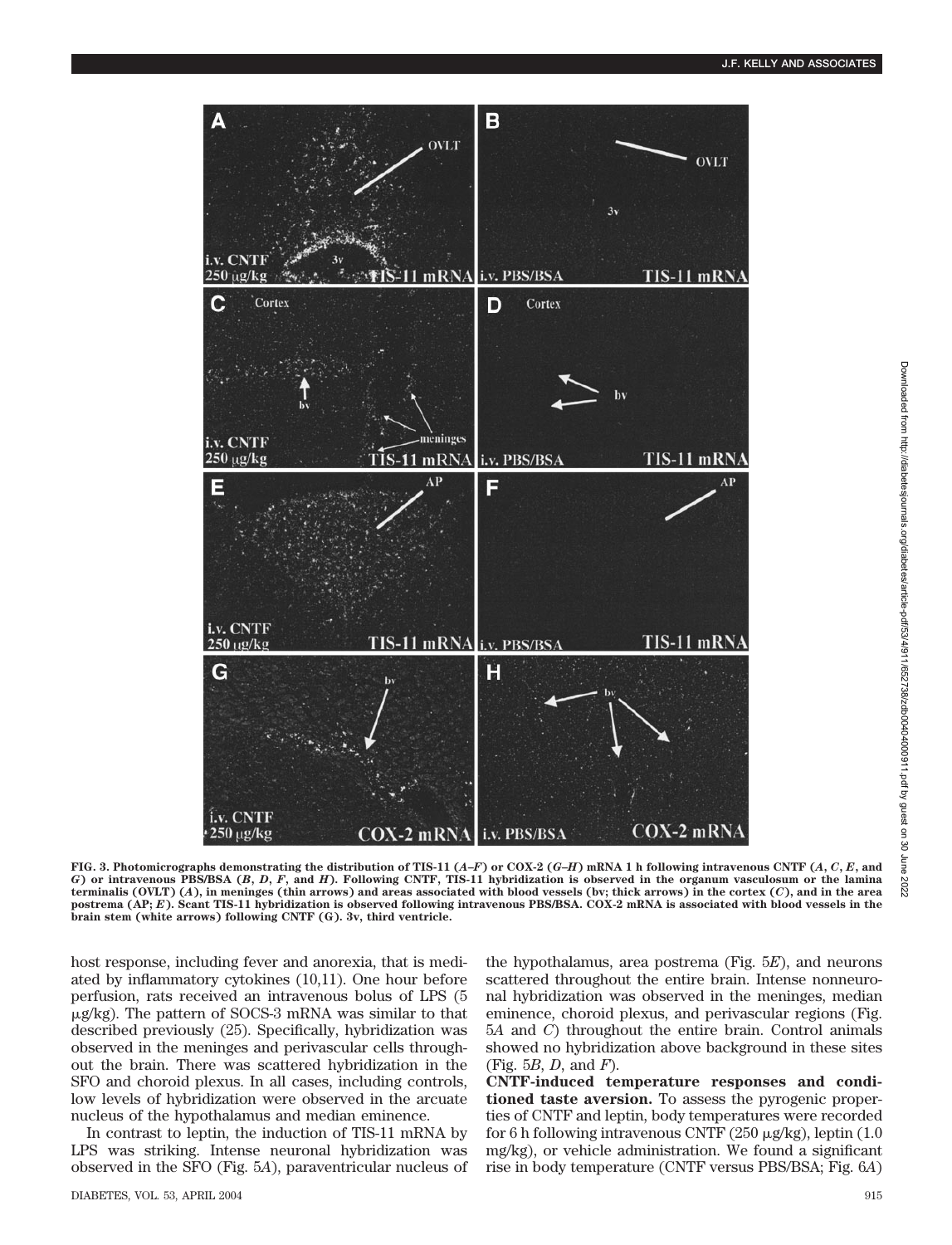

**FIG. 4. Photomicrographs demonstrating the distribution of SOCS-3 (***A***) and Fos mRNA (***B***) following intravenous leptin in the arcuate nucleus of the hypothalamus (Arc). Vertical arrows mark hybridization that is common to both SOCS-3 and FOS mRNAs. The diagonal arrow in** *A* **marks hybridization unique to SOCS-3. Note that leptin induces SOCS-3 mRNA in both the medial and lateral regions of the arcuate. In contrast, leptin induces FOS mRNA only in the lateral regions of the arcuate nucleus. 3v, third ventricle; ME, median eminence.**

90–270 min following the injection. For example, the mean temperature at 210 min following CNTF injection was 37.58°C (0.55°C above baseline). In contrast, the mean temperature for rats 210 min following vehicle administration was 37.07 $^{\circ}$ C. Notably, lower doses of CNTF (10  $\mu$ g/kg) did not induce significant elevations in body temperature. We found no significant change in body temperature following leptin or vehicle administration (leptin versus PFS; Fig. 6*B*).

The CNTF-induced increase in body temperature that was observed previously (26–29) and in the current studies may suggest that CNTF may produce anorexia by producing nonspecific aversive effects. We tested this hypothesis in mice by assessing the ability of CNTF to produce a conditioned taste aversion (Fig. 6*C*). As expected, mice consumed significantly less of the LiCl-paired flavor  $[t(3) = 6.89, P < 0.005]$ , indicating that they had learned a conditioned taste aversion to LiCl. In contrast, mice showed no preference between the CNTF and vehicle-paired flavors  $[t(5) = 0.21 P > 0.05]$ . Consequently, this dose of CNTF that decreases food intake in mice, unlike LiCl, does not condition a taste aversion.

## **DISCUSSION**

CNTF and leptin engage cytokine receptors and decrease food intake (1,2,5,9a,30). In the current study, we found that the patterns of gene expression induced in the brain by these two molecules are distinct. In addition, we found that LPS also induces Tis-11 and SOCS-3 mRNA expression throughout the CNS, including cells in circumventricular organs and in cells lining blood vessels. Our findings support the hypothesis that CNTF and leptin act on distinct CNS sites and confirms previous findings that CNTF possesses inflammatory properties distinct from leptin.

SOCS-3 is an inhibitor of JAK-STAT signaling that is induced by activation of type I cytokine receptors (31–33). For example, systemic leptin, CNTF, and LPS induce SOCS-3 mRNA expression in the rat and mouse brain (14,17,25,34). Presumably, SOCS-3 mRNA expression is induced by leptin-, CNTF-, or LPS-induced cytokines (e.g., IL-6) in cells containing cytokine receptors. Although the function of the *tis-11* gene product is unclear, TIS-11 mRNA has been used as a marker for activation following CNTF administration (5). TIS-11 mRNA has been shown to be rapidly induced in human neutrophils (35). Notably, we found that LPS markedly induces TIS-11 mRNA in a pattern similar to the LPS-induced COX-2 mRNA. In agreement, we found LPS induces SOCS-3 mRNA in cerebral blood vessels. Taken together, these findings suggest that TIS-11 and SOCS-3 are both useful marker of cells responding to cytokines.

Previous studies in mice and rats have shown that doses of CNTF and leptin that decrease food intake also induce TIS-11 and SOCS-3 mRNA and phosphorylated STAT3 (pSTAT) in the brain (5,9a,17,34). To determine whether CNTF and leptin target different areas of the brain, we used those markers in conjunction with the expression of Fos-IR, which has been widely used as a marker of neuronal activation (36). Absence of Fos-IR, however, does not exclude the participation of a nuclear group, as Fos may not be expressed in all activated neurons, and inhibited neurons would likely not express Fos (36). In addition, Fos expression does not imply direct activation by a particular stimulus (e.g., leptin or CNTF), as Fos-IR likely results from indirect stimulation as well (e.g., synaptic inputs, changes in blood glucose).

In contrast to CNTF, leptin did not induce gene expression in cells associated with blood vessels. In addition, unlike CNTF and LPS, we found little or no hybridization of TIS-11 in the brain following leptin. However, leptin did induce SOCS-3 mRNA in cells inside the blood-brain barrier, with unremarkable expression in barrier regions. This includes neurons, since leptin receptors are expressed by proopiomelanocortin (POMC) and neuropeptide Y neurons and leptin induces SOCS-3 in neuropeptide Y and POMC neurons (3,4,14). Our results suggest that the use of SOCS-3 and Fos in combination allows one to predict that leptin is directly and differentially acting on hypothalamic neurons, resulting in activation of one population and direct inhibition of another (14) (Fig. 4). These observations are consistent with the recent observations of Cowley et al. (37), who found that leptin directly depolarizes POMC neurons and hyperpolarizes a non-POMC population within the arcuate.

Both systemic CNTF and leptin reduce food intake, raising the possibility that both are potential pharmaceutical agents for modifying food intake and body weight. Specifically, administration of CNTF to *ob/ob*, *db/db*, and diet-induced obese mice dose dependently decreased food intake and body weight (1, 10, and 50  $\mu$ g/mouse;  $\sim$ 25 and 250  $\mu$ g/kg and 1.25 mg/kg in the  $db/db$  mice) (5). Modified versions of CNTF have been shown to induce food intake and body weight at doses of 100  $\mu$ g · kg<sup>-1</sup> · day<sup>-1</sup> for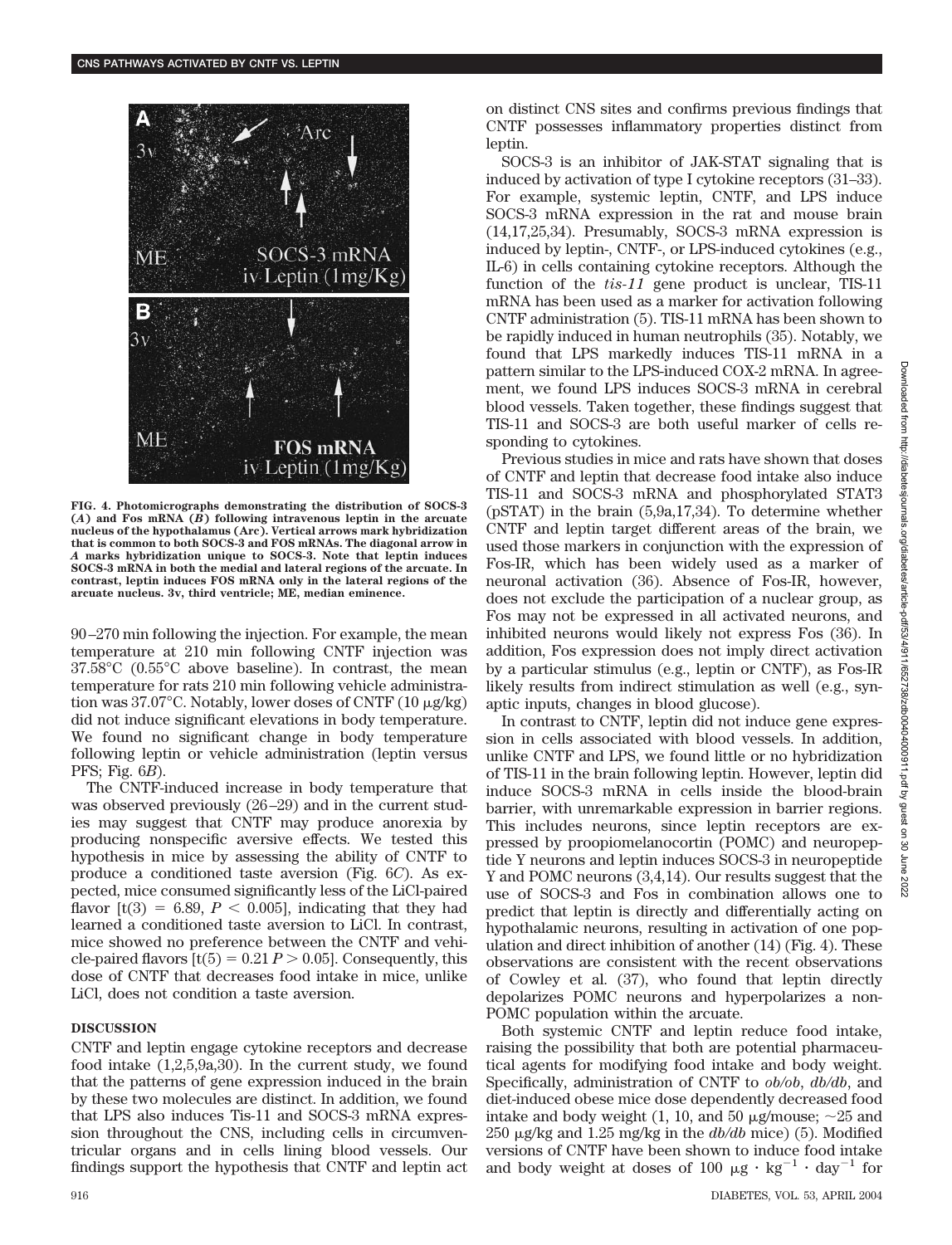

Downloaded from http://diabetesjournals.org/cliabetes/article-pdf/53/4/911/652738/zdb00404000911.pdf by guest on 30 June 2022 Downloaded from http://diabetesjournals.org/diabetes/article-pdf/53/4/911/652738/zdb00404000911.pdf by guest on 30 June 2022

**FIG. 5. Photomicrographs demonstrating the distribution of TIS-11 mRNA following intravenous LPS (***A***,** *C***, and** *E***) or intravenous PFS (***B***,** *D***, and** *F***). Following LPS, TIS-11 mRNA is strongly induced in cells associated with blood vessels (bv; white arrows) in the SFO (***A***), areas associated with blood vessels (bv; white arrows) (***C***), and neurons in the area postrema (AP) (***E***). Following PFS, the SFO (***B***), blood vessels (***D***), and AP (***F***) contain no hybridization for TIS-11 mRNA.**

diet-induced obese mice. A dose of 300  $\mu$ g  $\cdot$  kg<sup>-1</sup>  $\cdot$  day<sup>-1</sup> CNTF was needed to reduce food intake and body weight to an extent similar to leptin (1.0 mg/kg) in *ob/ob* mice (6). Additionally, both CNTF and leptin induced phospho-STAT immunoreactivity in the arcuate nucleus of the hypothalamus, suggesting that both cytokines act within this nucleus. This was observed in lean animals following both cytokines. Interestingly, this was only observed following CNTF in diet-induced obese mice and mice made obese using gold-thioglucose (6,9a). These findings led to the hypothesis that CNTF may be effective in reducing body weight in leptin-resistant states, including diet-induced obesity. Moreover, the effects may be long lasting, with no rebound weight gain  $(6,9a)$ .

Previously, CNTF has been shown to cause fever, weight loss, and anorexia in animals (26,27), and humans that receive CNTF report side effects consistent with an immune response, including nausea, anorexia, and weight loss (28,29). Based on the findings discussed above, we chose a dose of CNTF that was likely to reduce food intake and body weight to an extent similar to a leptin dose (1.0 mg/kg) that was previously used by us and other groups (6,12–14,38).

Our present results are consistent with the hypothesis that CNTF administration (250  $\mu$ g/kg) at high doses is pyrogenic. However, it is noteworthy that a lower dose (10  $\mu$ g/kg) did not significantly raise body temperature or induce a conditioned taste aversion. Lambert et al. (6) argued that the pyrogenic and cachectic effects of CNTF are dose dependent and that doses of  $100 \mu$ g/kg reduced food intake and body weight without increasing corticosterone levels or loss of lean body mass. However, 1,000  $\mu$ g  $\cdot$  kg<sup>-1</sup>  $\cdot$  day<sup>-1</sup> greatly increased weight loss, including lean mass and increased plasma corticosterone. Lambert et al. did not report the effects of the  $300-\mu g \cdot kg^{-1} \cdot day^{-1}$ dose on these parameters. They did report that a dose of  $500 \mu$ g/kg induced a conditioned taste aversion.

Similar to Anderson et al. (9a), we found that leptin and CNTF induce distinct patterns of gene expression throughout the CNS, suggesting that CNTF and leptin may engage distinct neuronal pathways to mediate their effects. This may be due to the fact that the expression patterns of each of the receptors are largely distinct (7,22,39,40). We also found that CNTF is inducing gene expression in several nonneuronal cell groups. Another possibility to be considered is that CNTF may induce the expression of cytokines of central origin that may exert secondary effects.

A noteworthy site of overlap of leptin- and CNTFinduced gene expression is the arcuate nucleus, through which leptin exerts many of its effects (9a). It is notewor-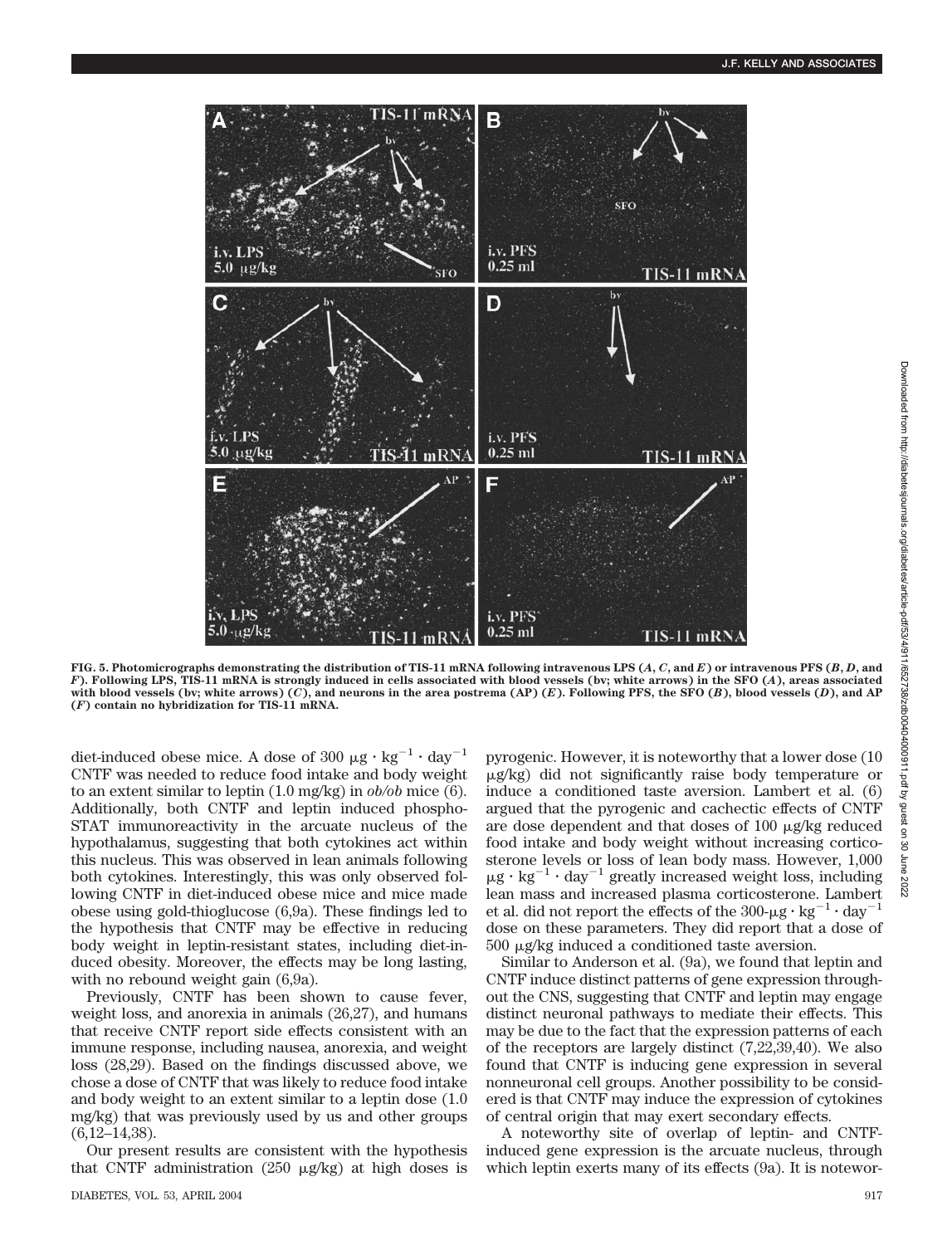

**FIG. 6.** *A***: Graph showing the change in body temperature following**  $i$ **ntravenous CNTF (250**  $\mu$ g/kg;  $\blacksquare$ ) and intravenous PBS/BSA ( $\bigcirc$ ). \* $P$  < **0.05 vs. PBS/BSA group.** *B***: Graph showing the lack of change in body temperature following intravenous leptin (1 mg/kg;** f**) and intravenous**  $\text{pathogen-free saline}$  ( $\circlearrowleft$ ). Values are means  $\pm$  SE;  $n = 6/\text{group in }A$  and  $n = 4$ /group in *B***.** Data were analyzed by ANOVA, and the differences **between treatment groups were assessed by Fisher's protected least significant difference test.** *C***: Bar graph comparing the preference ratio of the LiCl- or CNTF-paired flavor over total fluid intake. Ratio of 0.5** indicates no preference.  $*P < 0.005$ , comparing the ratio with the 0.5 **null hypothesis.**

thy that inflammatory and cachectic signals also engage central melanocortin pathways originating in the arcuate nucleus to induce anorexia. Specifically, it is known that LPS or cytokines induce gene expression in the arcuate nucleus (41,42), including POMC neurons (43). Moreover, it is becoming clear that sickness-induced anorexia may act through central melanocortin circuits, including cancer-induced anorexia. LPS-induced anorexia is also attenuated by central antagonism of melanocortin receptors (44–48). Thus, POMC neurons in the arcuate nucleus respond to cytokines. However, it is also noteworthy that Anderson et al. found that CNTF derivatives were effective at inhibiting food intake in mice treated with gold-thioglucose, which presumably would destroy at least a subset of POMC neurons in the arcuate nucleus (48a). Thus, while both leptin and CNTF act directly on cells in the arcuate, it is likely that CNTF does not require an intact arcuate nucleus to mediate its effects.

To investigate potential inflammatory properties of CNTF and leptin, we assessed the induction of COX-2 mRNA, an obligate step in fever production (10,11). We observed CNTF-induced COX-2 mRNA in blood vessels throughout the brain. In contrast, leptin did not induce COX-2 expression. We examined the expression of COX-2 only at the 2-h time point for both leptin and CNTF. Thus, it is possible that leptin does induce COX-2 expression at other time points. Moreover, it is not clear how CNTF induces COX-2 expression, which is more characteristic of cytokines that activate nuclear factor  $\kappa$ B signaling pathways (11). It is noteworthy that neither leptin nor CNTF induced COX-2 expression, as assessed by RT-PCR in whole hypothalamus (49) or COX-2 immunoreactivity in the brain (6). However, our observation of the induction of COX-2 mRNA by CNTF is consistent with the observation that indomethacin blocks CNTF-induced fever (26). Moreover, our results suggest that CNTF induces the expression of Tis-11, SOCS-3, and COX-2 mRNA similar to that induced by LPS or IL-1 administration (10,11,25). Taken together, it is plausible that the relatively high dose of CNTF that we used underlies the induction of COX-2 and body temperature responses.

In contrast to CNTF, leptin is normally found in the circulation, albeit at lower levels than what was used in this study. Despite the high dose of leptin used, we did not observe an increase in body temperature. This is in contrast with the results of Luheshi et al. (50), who found that leptin administration induces fever in rats. The differences between the two studies are unclear, although the source and the species of the recombinant proteins used is always a potential confounding issue. Nonetheless, even at a dose of 5.0 mg/kg, our leptin preparation did not induce a significant change in body temperature. In addition, unlike LPS, IL-1, or CNTF, which induce COX-2 mRNA at febrile doses, leptin did not induce COX-2 mRNA in the brain. Thus, our results suggest that intravenous leptin is not inflammatory. Moreover, we suggest that the anorexia and weight loss observed following CNTF could be due in part to activation of distinct CNS pathways.

## **ACKNOWLEDGMENTS**

This work was supported by U.S. Public Health Service grants NS33987, DK53301, DK48506, MH61583, DK54080, DK54890, and DKR3728082; research support from Eli Lilly (to J.S.F. and J.K.E.); and a fellowship from Fundação de Amparo a Pesquisa do Estado de São Paulo (96/7884-4; São Paulo, Brazil [to C.F.E]).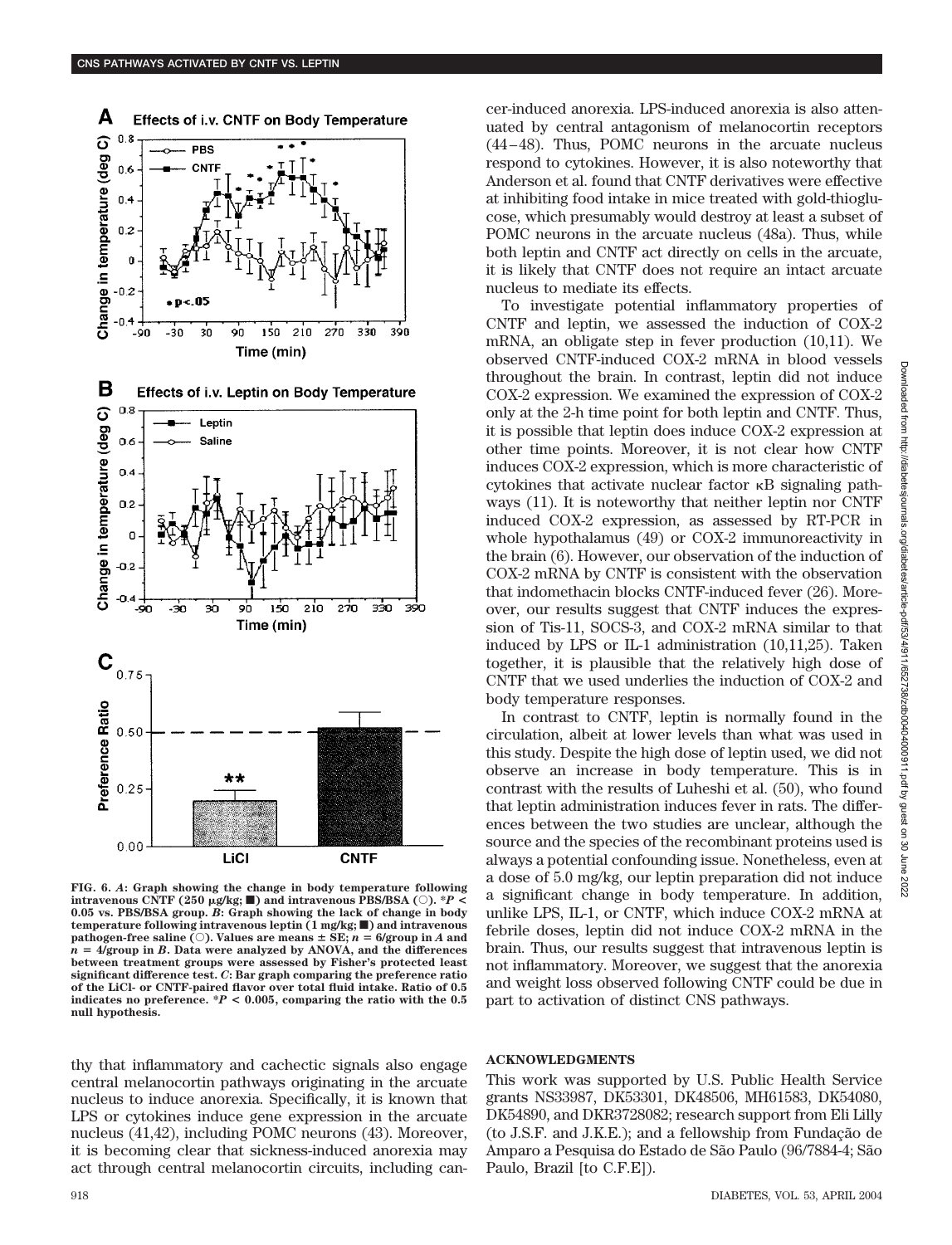## **REFERENCES**

- 1. Friedman JM, Halaas JL: Leptin and the regulation of body weight in mammals. *Nature* 395:763–770, 1998
- 2. Tartaglia LA: The leptin receptor. *J Biol Chem* 272:6093–6096, 1997
- 3. Woods SC, Seeley RJ, Porte D Jr, Schwartz MW: Signals that regulate food intake and energy homeostasis. *Science* 280:1378–1383, 1998
- 4. Elmquist JK, Elias CF, Saper CB: From lesions to leptin: hypothalamic control of food intake and body weight. *Neuron* 22:221–232, 1999
- 5. Gloaguen I, Costa P, Demartis A, Lazzaro D, Di Marco A, Graziani R, Paonessa G, Chen F, Rosenblum CI, Van der Ploeg LHT, Cortese R, Ciliberto G, Laufer R: Ciliary neurotrophic factor corrects obesity and diabetes associated with leptin deficiency and resistance. *Proc Natl Acad Sci U S A* 94:6456–6461, 1997
- 6. Lambert PD, Anderson KD, Sleeman MW, Wong V, Tan J, Hijarunguru A, Corcoran TL, Murray JD, Thabet KE, Yancopoulos GD, Wiegand SJ: Ciliary neurotrophic factor activates leptin-like pathways and reduces body fat, without cachexia or rebound weight gain, even in leptinresistant obesity. *Proc Natl Acad SciUSA* 98:4652–4657, 2001
- 6a.Sleeman MW, Garcia K, Liu R, Murray JD, Malinova L, Moncrieffe M, Yancopoulos GD, Wiegand SJ: Ciliary neurotrophic factor improves diabetic parameters and hepatic steatosis and increases basal metabolic rate in db/db mice. *Proc Natl Acad SciUSA* 100:14297–14302, 2003
- 7. Kordower JH, Yaping C, Maclennan AJ: Ciliary neurotrophic factor receptor alpha-immunoreactivity in the monkey central nervous system. *J Comp Neurol* 377:365–380, 1997
- 8. Segal RA, Greenberg ME: Intracellular signaling pathways activated by neurotrophic factors. *Annu Rev Neurosci* 19:463–489, 1996
- 9. Elmquist JK, Maratos-Flier E, Saper CB, Flier JS: Unraveling the central nervous system pathways underlying responses to leptin. *Nat Neurosci* 1:445–450, 1998
- 9a. Anderson KD, Lambert PD, Corcoran TL, Murray JD, Thabet KE, Yancopoulos GD, Wiegand SJ: Activation of the hypothalamic arcuate nucleus predicts the anorectic actions of ciliary neurotrophic factor and leptin in intact and gold thioglucose-lesioned mice. *J Neuroendocrinol* 15:649– 660, 2003
- 10. Elmquist JK, Scammell TE, Saper CB: Mechanisms of CNS response to systemic immune challenge: the febrile response. *Trends Neurosci* 20: 565–570, 1997
- 11. Rivest S, Lacroix S, Vallieres L, Nadeau S, Zhang J, Laflamme N: How the blood talks to the brain parenchyma and the paraventricular nucleus of the hypothalamus during systemic inflammatory and infectious stimuli. *Proc Soc Exp Biol Med* 223:22–38, 2000
- 12. Elias CF, Kelly JF, Lee CE, Ahima RS, Drucker DJ, Saper CB, Elmquist JK: Chemical characterization of leptin-activated neurons in the rat brain. *J Comp Neurol* 423:261–281, 2000
- 13. Elias CF, Lee C, Kelly J, Aschkenasi C, Ahima RS, Couceyro PR, Kuhar MJ, Saper CB, Elmquist JK: Leptin activates hypothalamic CART neurons projecting to the spinal cord. *Neuron* 21:1375–1385, 1998
- 14. Elias CF, Aschkenasi C, Lee C, Kelly J, Ahima RS, Bjorbaek C, Flier JS, Saper CB, Elmquist JK: Leptin differentially regulates NPY and POMC neurons projecting to the lateral hypothalamic area. *Neuron* 23:775–786, 1999
- 15. Kaneda N, Oshima M, Chung SY, Guroff G: Sequence of a rat TIS11 cDNA, an immediate early gene induced by growth factors and phorbol esters. *Gene* 118:289–291, 1992
- 16. Treisman R: Transient accumulation of c-fos RNA following serum stimulation requires a conserved 5 element and c-fos 3 sequences. *Cell* 42:889–902, 1985
- 17. Bjorbaek C, Elmquist JK, Frantz JD, Shoelson SE, Flier JS: Identification of SOCS-3 as a potential mediator of central leptin resistance. *Mol Cell* 1:619–625, 1998
- 18. Feng L, Sun W, Xia Y, Tang WW, Chanmugam P, Soyoola E, Wilson CB, Hwang D: Cloning two isoforms of rat cyclooxygenase: differential regulation of their expression. *Arch Biochem Biophys* 307:361–368, 1993
- 19. Breder CD, Dewitt D, Kraig RP: Characterization of inducible cyclooxygenase in rat brain. *J Comp Neurol* 355:296–315, 1995
- 20. Hakansson ML, Hulting AL, Meister B: Expression of leptin receptor mRNA in the hypothalamic arcuate nucleus: relationship with NPY neurones. *Neuroreport* 7:3087–3092, 1996
- 21. Mercer JG, Hoggard N, Williams LM, Lawrence CB, Hannah LT, Trayhurn P: Localization of leptin receptor mRNA and the long form splice variant (Ob-Rb) in mouse hypothalamus and adjacent brain regions by in situ hybridization. *FEBS Lett* 387:113–116, 1996
- 22. Schwartz MW, Seeley RJ, Campfield LA, Burn P, Baskin DG: Identification of targets of leptin action in rat hypothalamus. *J Clin Invest* 98:1101– 1106, 1996
- 23. Van Dijk G, Thiele TE, Donahey JC, Campfield LA, Smith FJ, Burn P, Bernstein IL, Woods SC, Seeley RJ: Central infusions of leptin and GLP-1-(7–36) amide differentially stimulate c-FLI in the rat brain. *Am J Physiol* 271:R1096–R1100, 1996
- 24. Elmquist JK, Ahima RS, Maratos-Flier E, Flier JS, Saper CB: Leptin activates neurons in ventrobasal hypothalamus and brainstem. *Endocrinology* 138:839–842, 1997
- 25. Lebel E, Vallieres L, Rivest S: Selective involvement of interleukin-6 in the transcriptional activation of the suppressor of cytokine signaling-3 in the brain during systemic immune challenges. *Endocrinology* 141:3749–3763, 2000
- 26. Shapiro L, Zhang XX, Rupp RG, Wolff SM, Dinarello CA: Ciliary neurotrophic factor is an endogenous pyrogen. *Proc Natl Acad SciUSA* 90:8614–8618, 1993
- 27. Espat NJ, Auffenberg T, Rosenberg JJ, Rogy M, Martin D, Fang CH, Hasselgren PO, Copeland EM, Moldawer LL: Ciliary neurotrophic factor is catabolic and shares with IL-6 the capacity to induce an acute phase response. *Am J Physiol* 271:R185–R190, 1996
- 28. Miller RG, Bryan WW, Dietz MA, Munsat TL, Petajan JH, Smith SA, Goodpasture JC: Toxicity and tolerability of recombinant human ciliary neurotrophic factor in patients with amyotrophic lateral sclerosis. *Neurology* 47:1329–1331, 1996
- 29. Miller RG, Petajan JH, Bryan WW, Armon C, Barohn RJ, Goodpasture JC, Hoagland RJ, Parry GJ, Ross MA, Stromatt SC: A placebo-controlled trial of recombinant human ciliary neurotrophic (rhCNTF) factor in amyotrophic lateral sclerosis: rhCNTF ALS Study Group. *Ann Neurol* 39:256–260, 1996
- 30. Ip NY, Yancopoulos GD: The neurotrophins and CNTF: two families of collaborative neurotrophic factors. *Annu Rev Neurosci* 19:491–515, 1996
- 31. Endo TA, Masuhara M, Yokouchi M, Suzuki R, Sakamoto H, Mitsui K, Matsumoto A, Tanimura S, Ohtsubo M, Misawa H, Miyazaki T, Leonor N, Taniguchi T, Fujita T, Kanakura Y, Komiya S, Yoshimura A: A new protein containing an SH2 domain that inhibits JAK kinases. *Nature* 387:921–924, 1997
- 32. Naka T, Narazaki M, Hirata M, Matsumoto T, Minamoto S, Aono A, Nishimoto N, Kajita T, Taga T, Yoshizaki K, Akira S, Kishimoto T: Structure and function of a new STAT-induced STAT inhibitor. *Nature* 387:924–929, 1997
- 33. Starr R, Willson TA, Viney EM, Murray LJ, Rayner JR, Jenkins BJ, Gonda TJ, Alexander WS, Metcalf D, Nicola NA, Hilton DJ: A family of cytokineinducible inhibitors of signalling. *Nature* 387:917–921, 1997
- 34. Bjorbaek C, Elmquist JK, El-Haschimi K, Kelly J, Ahima RS, Hileman S, Flier JS: Activation of SOCS-3 messenger ribonucleic acid in the hypothalamus by ciliary neurotrophic factor. *Endocrinology* 140:2035–2043, 1999
- 35. Varnum BC, Lim RW, Kujubu DA, Luner SJ, Kaufman SE, Greenberger JS, Gasson JC, Herschman HR: Granulocyte-macrophage colony-stimulating factor and tetradecanoyl phorbol acetate induce a distinct, restricted subset of primary-response TIS genes in both proliferating and terminally differentiated myeloid cells. *Mol Cell Biol* 9:3580–3583, 1989
- 36. Chan RK, Brown ER, Ericsson A, Kovacs KJ, Sawchenko PE: A comparison of two immediate-early genes, c-fos and NGFI-B, as markers for functional activation in stress-related neuroendocrine circuitry. *J Neurosci* 13:5126–5138, 1993
- 37. Cowley MA, Smart JL, Rubinstein M, Cerdan MG, Diano S, Horvath TL, Cone RD, Low MJ: Leptin activates anorexigenic POMC neurons through a neural network in the arcuate nucleus. *Nature* 411:480–484, 2001
- 38. Elmquist JK, Ahima RS, Elias CF, Flier JS, Saper CB: Leptin activates distinct projections from the dorsomedial and ventromedial hypothalamic nuclei. *Proc Natl Acad SciUSA* 95:741–746, 1998
- 39. MacLennan AJ, Vinson EN, Marks L, McLaurin DL, Pfeifer M, Lee N: Immunohistochemical localization of ciliary neurotrophic factor receptor alpha expression in the rat nervous system. *J Neurosci* 16:621–630, 1996
- 40. Elmquist JK, Bjorbaek C, Ahima RS, Flier JS, Saper CB: Distributions of leptin receptor mRNA isoforms in the rat brain. *J Comp Neurol* 395:535– 547, 1998
- 41. Elmquist JK, Scammell TE, Jacobson CD, Saper CB: Distribution of Fos-like immunoreactivity in the rat brain following intravenous lipopolysaccharide administration. *J Comp Neurol* 371:85–103, 1996
- 42. Rivest S, Laflamme N: Neuronal activity and neuropeptide gene transcription in the brains of immune-challenged rats. *J Neuroendocrinol* 7:501– 525, 1995
- 43. Reyes TM, Sawchenko PE: Involvement of the arcuate nucleus of the hypothalamus in interleukin-1-induced anorexia. *J Neurosci* 22:5091– 5099, 2002
- 44. Marks DL, Cone RD: Central melanocortins and the regulation of weight